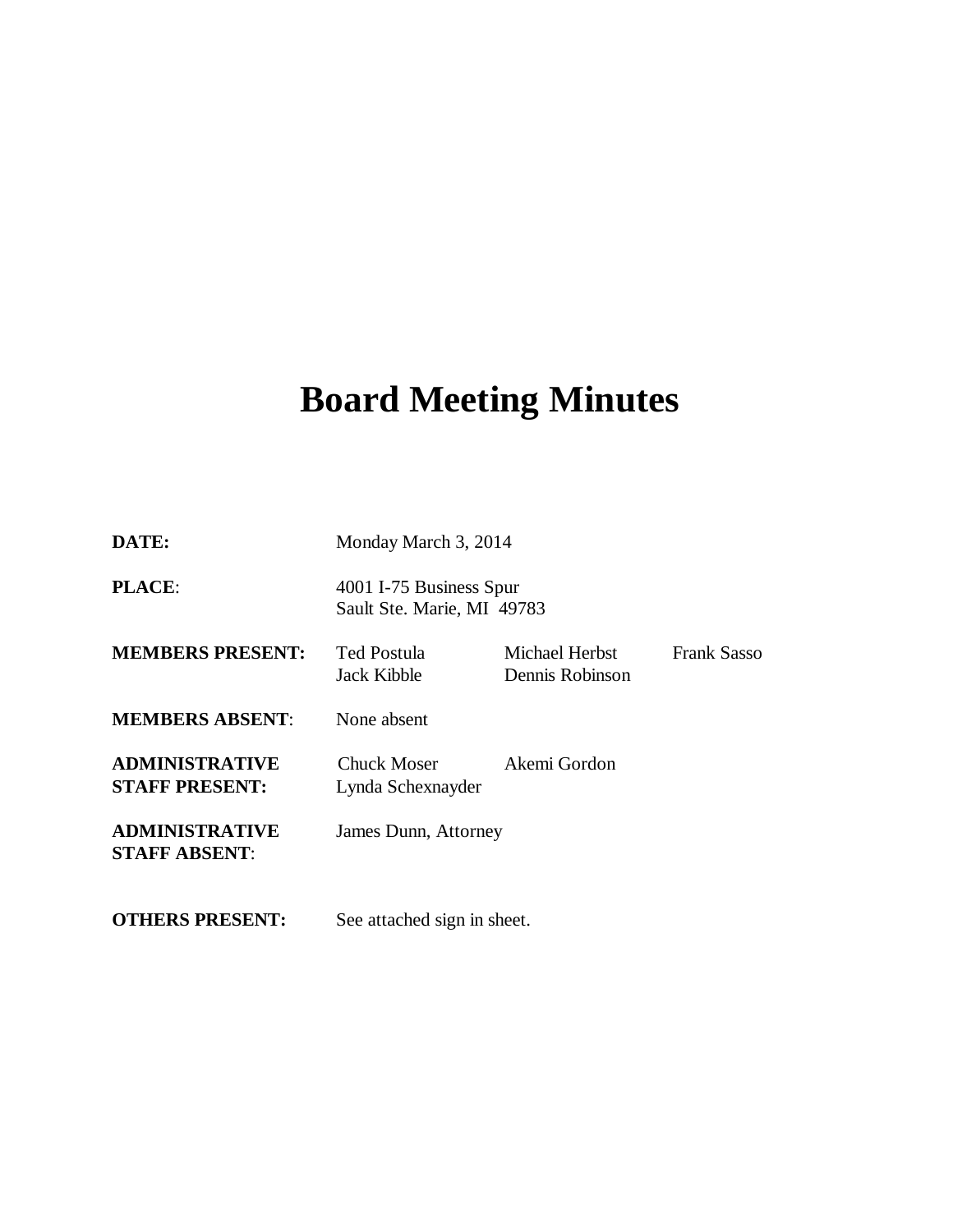**BOARD MEETING Page 2 March 3, 2014**

## **I. - II. CALL TO ORDER/ROLL CALL**

The meeting was called to order at 4:00p.m. by Chairman Sasso. All Directors were present. Attorney Dunn was absent.

#### **III. PUBLIC COMMENTS**

There were no public comments.

### **IV. APPROVAL OF BOARD MINUTES –February 3, 2014**

With regard to Minutes for February 3, 2014; IT **WAS MOVED** by Director Herbst; **SUPPORTED**  by Director Kibble to approve said minutes. **UNANIMOUS.** Motion carried.

## **V. FINANCIAL REPORT-P.E.-January 31, 2014 GENERAL**

Finance Director Gordon presented Resolution of Intent for Regular Service bus operations and Marine service operations. We are applying for Federal \$86,062 and State \$1,603,705. We have also applied for our JARC grant requesting \$31,560. This amount should cover the extended hours we have been offering as well. Capital requests include various vessel system upgrades on the marine application. We have applied for 2 bus replacements, reapplied for the mini-van with a ramp, a computer replacement and some maintenance tools. For the past several years we have also been requesting facility money which we have reapplied for in this application as well. **IT WAS MOVED**  by Director Postula; **SUPPORTED** by Director Kibble to approve said resolution. **UNANIMOUS.**  Motion carried.

#### **BUSSING**

Our bus passengers in Chippewa County are down 7% for the month and 7% YTD. In Luce County we are up 3% for the month and 2% YTD. Some of this can be attributable to our extended hours we have been providing.

#### **FERRIES**

Vehicles were down 12% from the January of 2013 and we are down 4% for the year. Passengers were down 10% for the month of January compared to last year and 1% for the year.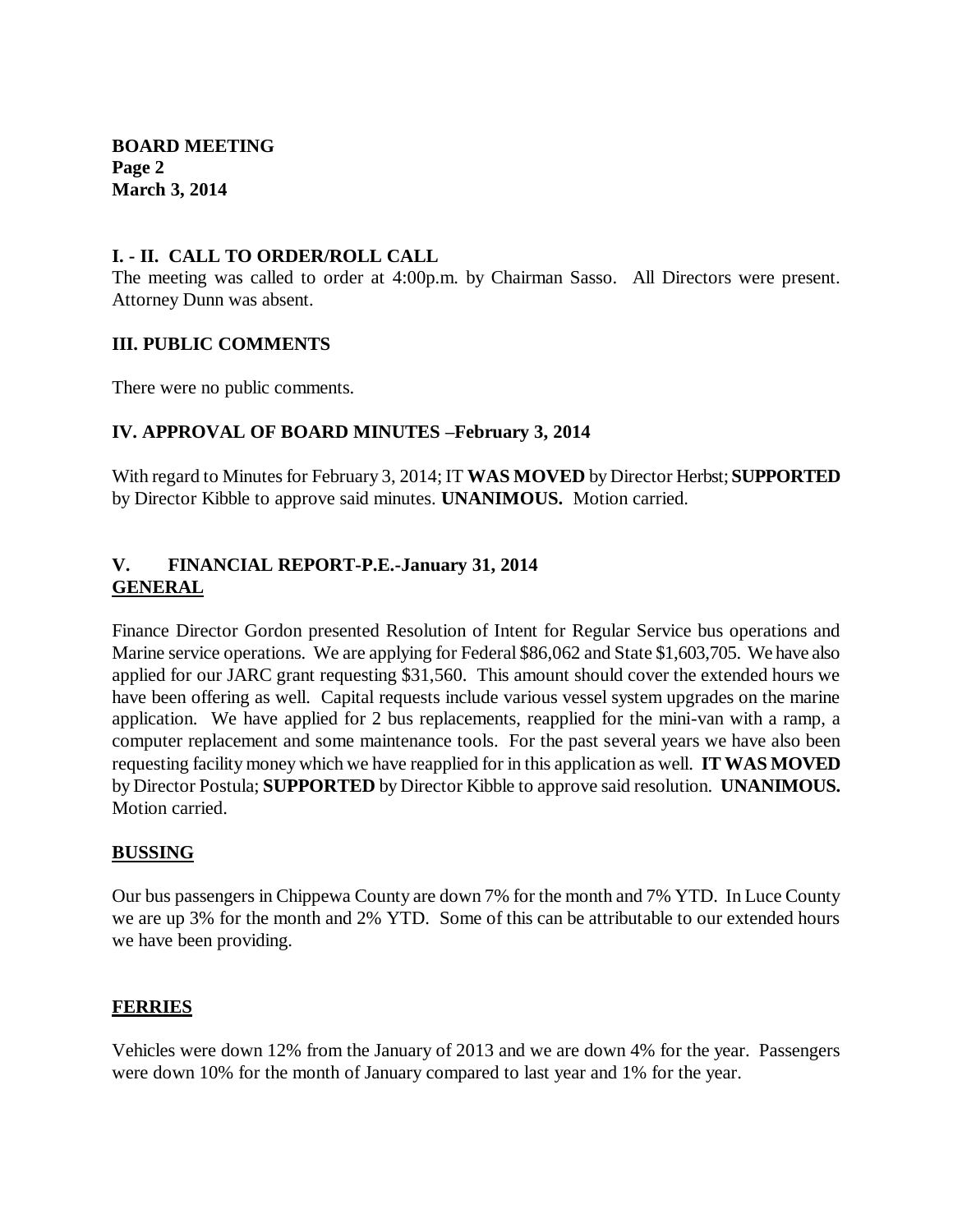**BOARD MEETING Page 3 March 3, 2014**

## **VI. DIRECTOR'S REPORT**

Director Moser introduced Mark Gill, Director of Vessel Traffic Services. Mr. Gill gave a very detailed overview on the Ice Breaking situation. Mr. Gill expects a very challenging year with regard to ice at both the Drummond and Sugar Island Ferries. Long delays can be expected at both ferry crossings.

Director Moser introduced Ed DeTour, Executive Director at Northern Transitions, Inc., (NTI). Mr. DeTour is concerned with the recent proposal from Smith Sanitation to the Chippewa County Commission to take over the County's recycling program. Mr. DeTour explained what a negative impact the proposal would have on NTI and EUPTA bus service as well. NTI clients ride our buses. For the past 24 years NTI has provided jobs for people that could not otherwise find employment. They are proud of their program and would like to keep it.

Steve Kildal the current service provider for ferry service at Neebish Island advised the board that he is withdrawing his proposal to provide service. The current service agreement ends March 24, 2014.

Moser reported there is a small urban program that is a potential place to get transit capital. He will be looking into this.

Moser reported the Fogcutter deal is ready to close as far as the Title company and sellers are concerned. As soon as MDOT transfers the funds to the title company we can close.

## **VII. ATTORNEY'S REPORT**

There was no report given.

At this time Chairman Sasso called for a motion to go into Closed Session to update the board on the current Union Contract. **IT WAS MOVED** by Director Herbst; **SUPPORTED** by Director Postula to go into Closed Session. A Roll Call vote was taken at 5:05pm..

| <b>Director Robinson; yes</b> | <b>Director Herbst; yes</b> | <b>Director Kibble; yes</b> |
|-------------------------------|-----------------------------|-----------------------------|
| <b>Director Postula; yes</b>  | <b>Chairman Sasso; yes</b>  |                             |

**IT WAS MOVED** by Director Postula; **SUPPORTED** by Director Kibble to return to Open Session. A Roll Call vote was taken at 5:19pm..

| <b>Director Robinson; yes</b> | <b>Director Herbst; yes</b> | Director Kibble; yes |
|-------------------------------|-----------------------------|----------------------|
| <b>Director Kibble; yes</b>   | <b>Chairman Sasso; yes</b>  |                      |